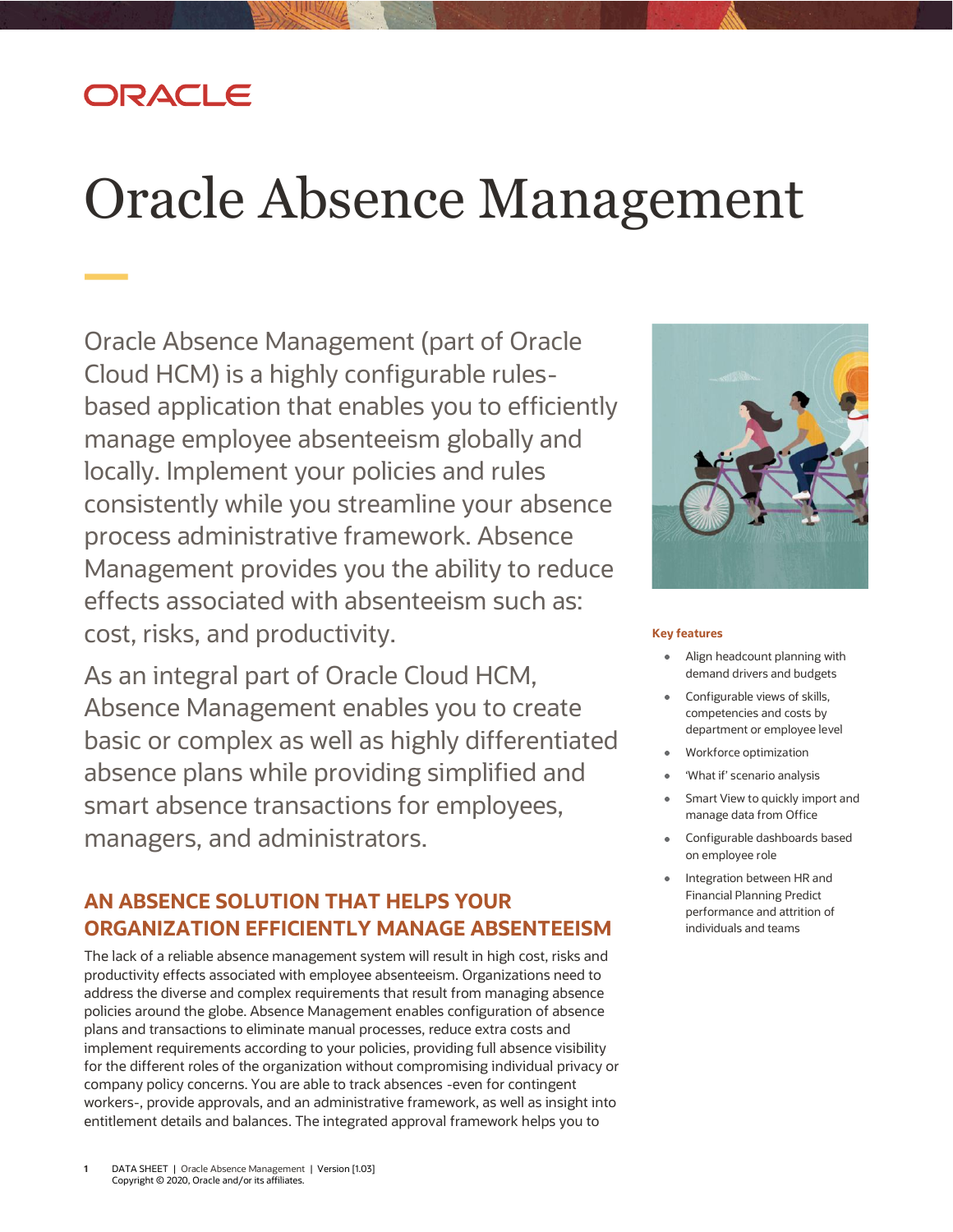configure the absence approval flow and route approvals according to your organization policies.



## **HIGHLY CONFIGURABLE AND FLEXIBLE SETUP REDUCES COST AND RISK**

Absence Management allows easy configuration of your rules and policies allowing you to define different criteria, rules, accrual definitions and absences without modifying the application code. These rules and criteria can be shared across absence plans and absence types and are maintained between upgrades. Absence Management allows to create absence plans easily and quickly by the configuration of period term, eligibility, accrual or entitlement definition, as well as payment specifications. At the same time, Absence Management allows to create absence types by the configuration of absence validations, carry over rules, administrative tasks, and display appearances that will result in smart transactions for absence request or recording.

In addition to the robust configurable options, you can use FastFormula, an Oracleprovided web-based rules authoring facility. FastFormula can be used as an alternative whenever the out of the box options provided do not match your requirements.

#### **REDUCE RISK WITH CONSISTENT ABSENCE POLICIES**

Absence administrators have ultimate control over the configurations within Absence Management, including eligibility rules, validations, accrual or entitlement definitions, and a variety of other options. For example, administrators define and apply absence validations and company-specific rules to prevent workers from entering an absence below the balance limits set by your policy

#### **REDUE COSTS BY PROVIDING AN ADMINISTRATIVE FRAMEWORK**

Absence Management provides a framework to configure a set of certificates by absence type. The certifications can be initiated on demand or triggered when the absence record is created. This framework allows management of medical authorizations, late notification overrides, as well as payment suspensions and resumptions.

#### **CREATE SMART TRANSACTIONS AND STREAMLINE PROCESSES TO INCREASE PRODUCTIVITY**

Absence management systems are often challenged by the unique rules and user interface required for different countries and different rules. Absence Management allows you to configure the user interface based on legislation, roles, and absence types which results in providing a smart interface and intuitive transactions for your

- Close the gap between workforce supply and demand
- Drill down into what skills, competencies needed for long-term organizational success
- Analyze workforce trends and gain ٠ insights into attrition and retirement
- Predict costs and effectiveness of organizational changes
- Get a complete view of your headcount across your entire organization
- Improve collaboration between HR and Finance